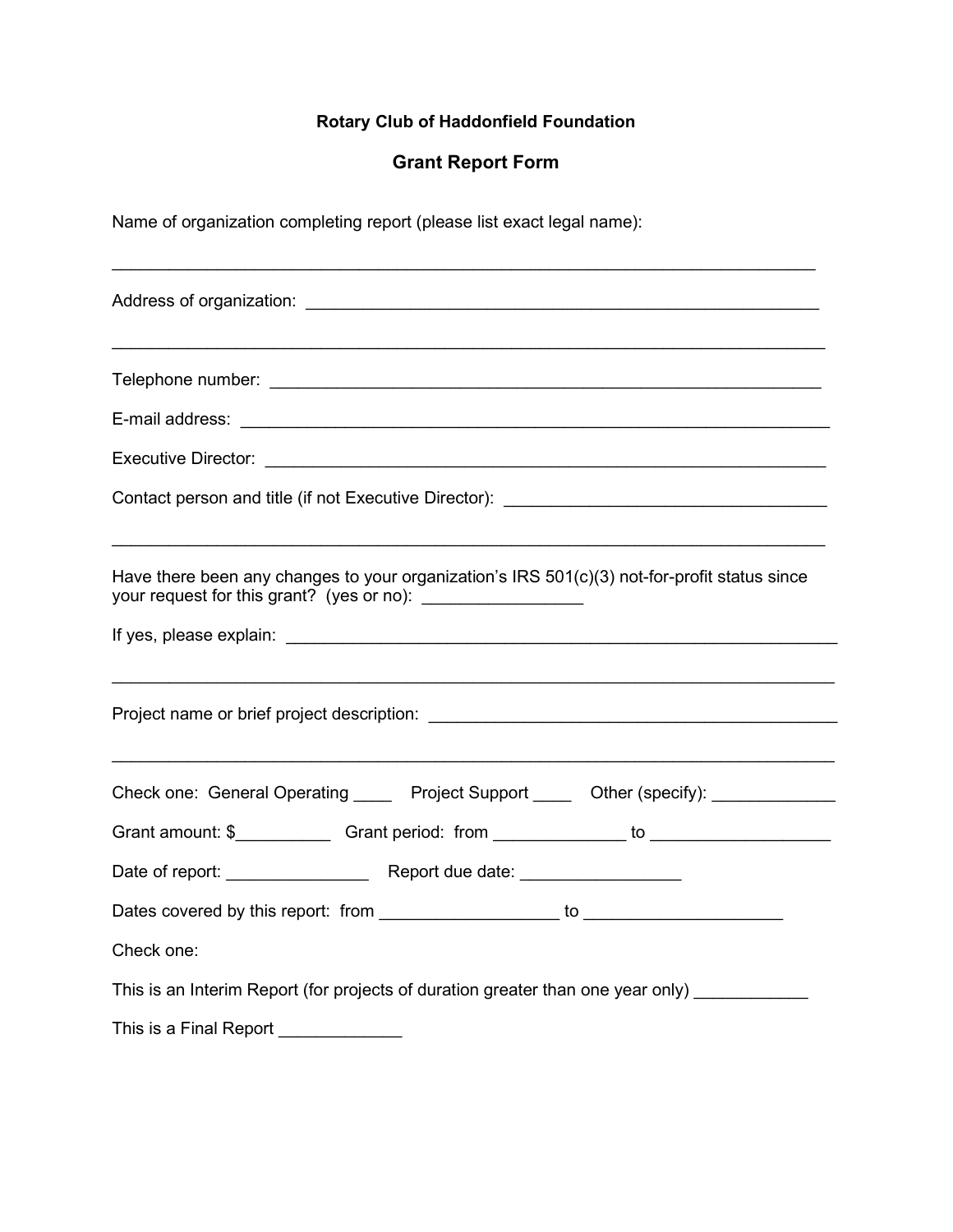- I. NARRATIVE Two to five pages
- A. If reporting for a general operating grant, please address the following:

 - Organizational and/or programmatic achievements and setbacks; significant board and/or staff changes.

 - How you measured the effectiveness of your activities; what you learned; and how you used or will use this information.

#### B. If reporting on a specific project grant, please address the following:

- The project description and how the project relates to your organization's mission.

 - The project's goals and the success you had in meeting them. Have the project's goals been modified in any way? Describe the population served and how that population was affected by the project. How were other stakeholders affected? Any problems you organization faced when implementing this project, and how you resolved or attempted to resolve them.

 - How you measured the effectiveness of your project; what you learned; and how you used or will use this information. Were there any unexpected results, negative or positive?

- Any changes in the original staffing pattern for the project.

- Any significant changes in your organization while implementing this project.